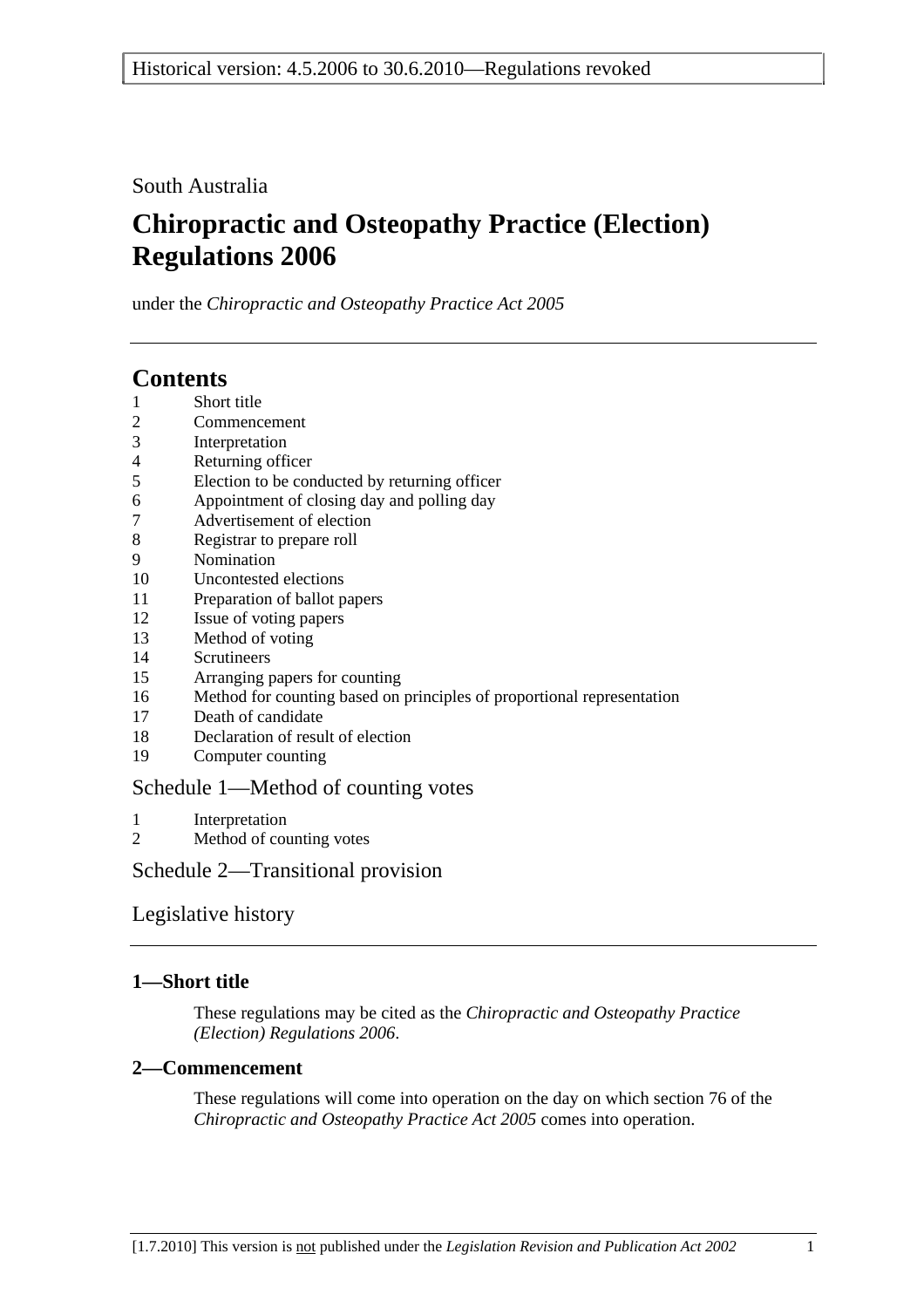### **3—Interpretation**

(1) In these regulations, unless the contrary intention appears—

*Act* means the *Chiropractic and Osteopathy Practice Act 2005*;

*business day* means any day other than a Saturday, Sunday or public holiday;

*closing day*, in relation to an election, means the day on which nomination of candidates for the election closes;

*Electoral Commissioner* means the person for the time being holding, or acting in, the office of the Electoral Commissioner under the *Electoral Act 1985*;

*polling day*, in relation to an election, means the day on which voting at the election closes;

*returning officer*—see regulation 4;

*voter* means a person entitled to vote at an election conducted under these regulations.

(2) The close of voting for an election is 9.30 am on polling day.

#### **4—Returning officer**

The returning officer for an election under these regulations will be the Electoral Commissioner.

#### **5—Election to be conducted by returning officer**

- (1) An election for the purposes of section  $6(1)(a)$  or (b) of the Act will be conducted by the returning officer—
	- (a) in accordance with these regulations; and
	- (b) to the extent that these regulations fail to deal with a matter that, in the opinion of the Electoral Commissioner, is necessary for the proper conduct of the election—in accordance with rules determined by the Electoral Commissioner in relation to that matter.
- (2) The Board is responsible for the costs and expenses incurred by the returning officer in conducting an election.

### **6—Appointment of closing day and polling day**

The returning officer will fix—

- (a) a day as closing day for an election; and
- (b) a day as polling day for an election.

#### **7—Advertisement of election**

- (1) At least 14 days before the closing day for an election the returning officer must cause an advertisement relating to the election to be placed in a newspaper circulating generally throughout the State.
- (2) The advertisement must set out—
	- (a) the day fixed as polling day; and
	- (b) the number of vacancies to be filled; and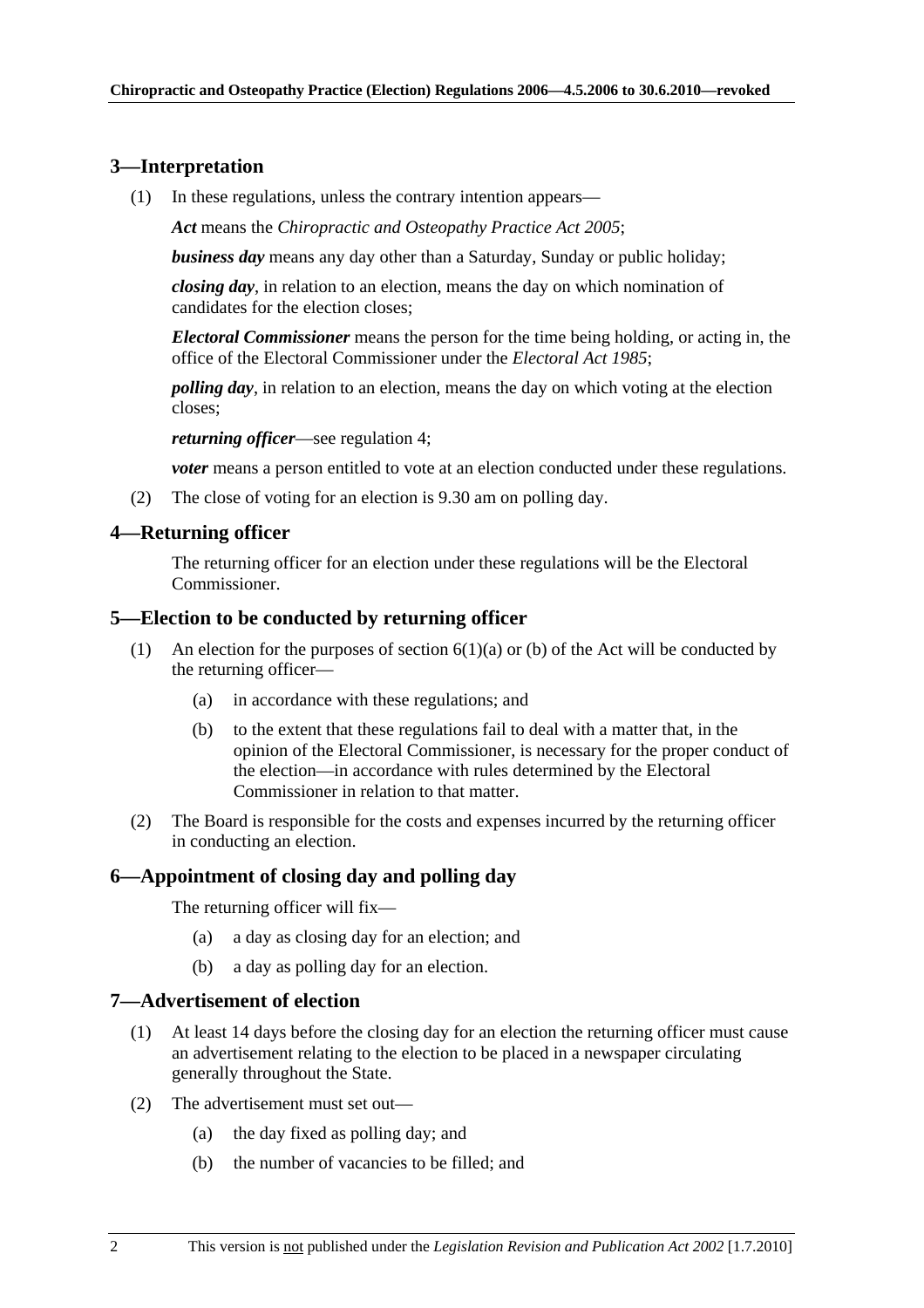- (c) an invitation for nominations for the vacancies to be filled; and
- (d) details about how a nomination may be made; and
- (e) the day fixed as closing day.

#### **8—Registrar to prepare roll**

 (1) The Registrar is responsible for the preparation of a voters roll for the purposes of an election.

**Note—** 

Every person who is a chiropractor at the time the voters roll is prepared is entitled to vote in an election to choose chiropractors—see section 7(2) of the Act.

Every person who is an osteopath at the time the voters roll is prepared is entitled to vote in an election to choose an osteopath—see section 7(3) of the Act.

- (2) The voters roll to be used in a particular election must reflect entitlements to vote as they exist at 5 pm on the third business day after the day on which the advertisement relating to the election is published.
- (3) The Registrar must supply the returning officer with sufficient copies of the voters roll, certified by the Registrar, for use at an election.
- (4) The voters roll may be supplied to the returning officer in electronic form, or in another manner agreed between the Registrar and the returning officer.

#### **9—Nomination**

 (1) The returning officer must prepare a nomination form for the purposes of an election (in a form determined by the returning officer).

**Note—** 

Every chiropractor is eligible to be a candidate for an election to choose chiropractors see section  $6(1)(a)$  of the Act.

Every osteopath is eligible to be a candidate for an election to choose an osteopath—see section  $6(1)(b)$  of the Act.

- (2) A chiropractor or osteopath may be nominated as a candidate for an election by lodgement of a nomination form with the returning officer by 12 noon on closing day.
- (3) A nomination must be made by 2 persons who are entitled to vote at the election.
- (4) A candidate for election must—
	- (a) make a declaration on the nomination form that he or she is eligible to be elected at the election; and
	- (b) signify his or her consent by signing the nomination form.
- (5) A nomination must be accompanied by—
	- (a) a profile of the candidate; and
	- (b) other information required by the returning officer.
- (6) A profile must comply with the following requirements:
	- (a) the profile must be limited to relevant professional information about the candidate and other information directly relevant to the functions or operations of the Board under the Act;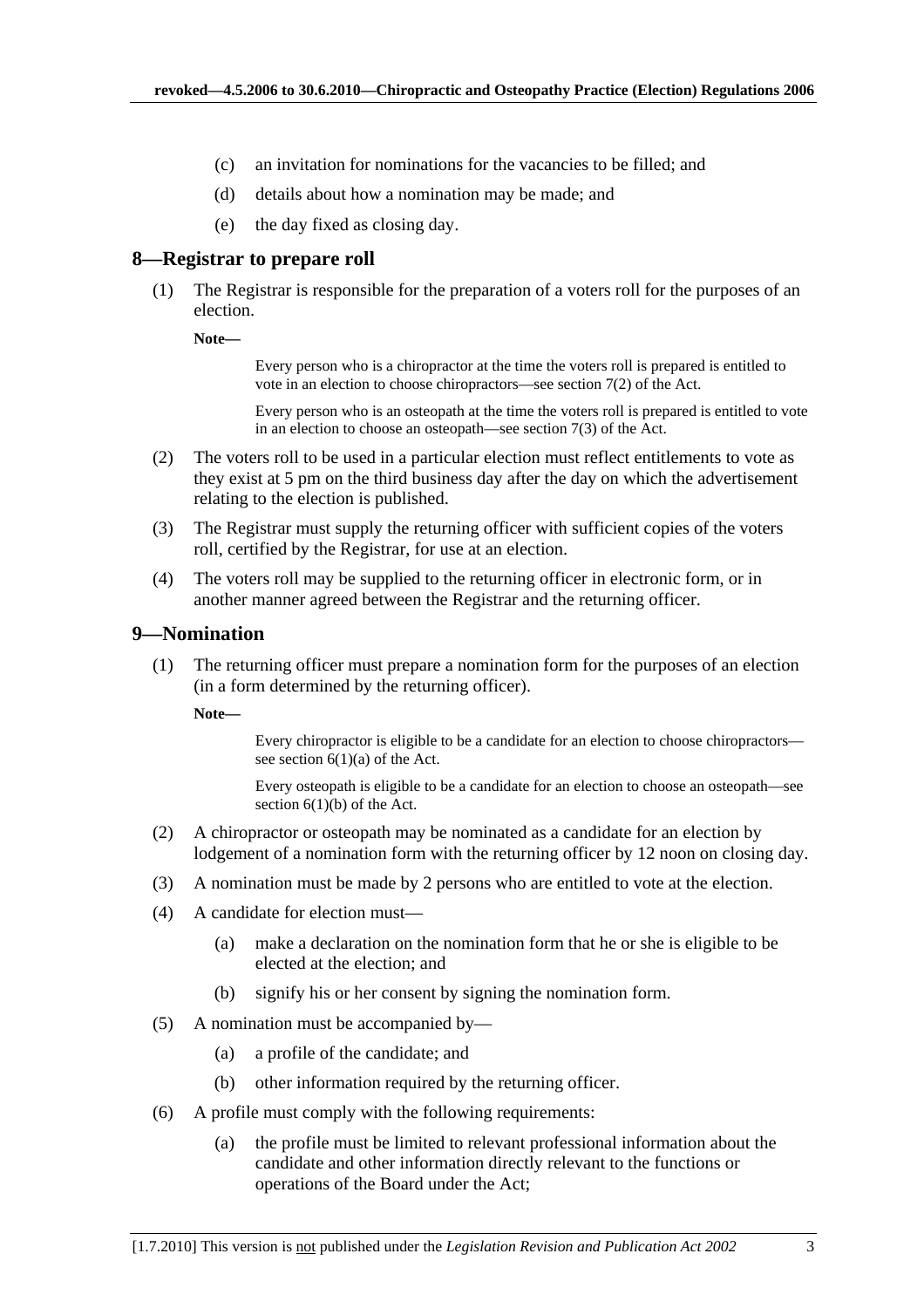- (b) the profile must be in typed form or in legible handwriting and comply with other requirements as to form determined by the returning officer;
- (c) the profile must not exceed 200 words;
- (d) the profile must be signed and dated by the candidate (but this signature and date will not form part of the profile for the purposes of the election).
- (7) The returning officer may reject a nomination if, in the opinion of the returning officer, the name under which the candidate is nominated—
	- (a) is obscene; or
	- (b) is frivolous; or
	- (c) appears to have been assumed for an ulterior purpose.
- (8) A nomination is invalid if—
	- (a) the nomination is not made by the use of a nomination form under this regulation; or
	- (b) the nomination form is not completed—
		- (i) in accordance with instructions contained in the form; or
		- (ii) in accordance with the requirements of this regulation; or
	- (c) the nomination form, the candidate profile and any other required information are not received by the returning officer by 12 noon on closing day.
- (9) A dispute as to the validity of a nomination will be determined summarily by the returning officer.
- (10) A nominated candidate may at any time before the close of nominations, by written notice signed by the candidate and given to the returning officer, withdraw the nomination.

#### **10—Uncontested elections**

- (1) If, after nominations have closed, it appears that the number of candidates nominated to contest the election does not exceed the number of persons required to be elected, the returning officer must declare the nominated candidate or candidates elected.
- (2) Within 7 days after making the declaration, the returning officer must cause a notice of the declaration to be placed in a newspaper circulating generally throughout the State.
- (3) The notice must set out—
	- (a) the date of the declaration; and
	- (b) the name of each successful candidate.
- (4) If, after nominations have closed, it appears that the number of candidates nominated to contest the election is less than the number of persons required to be elected, the returning officer, in addition to making a declaration and publishing a notice under subregulations (1) and (2), must extend the period for nominations for the remaining vacancy or vacancies by a period (not exceeding 7 days) determined by the returning officer and may fix a new day as polling day.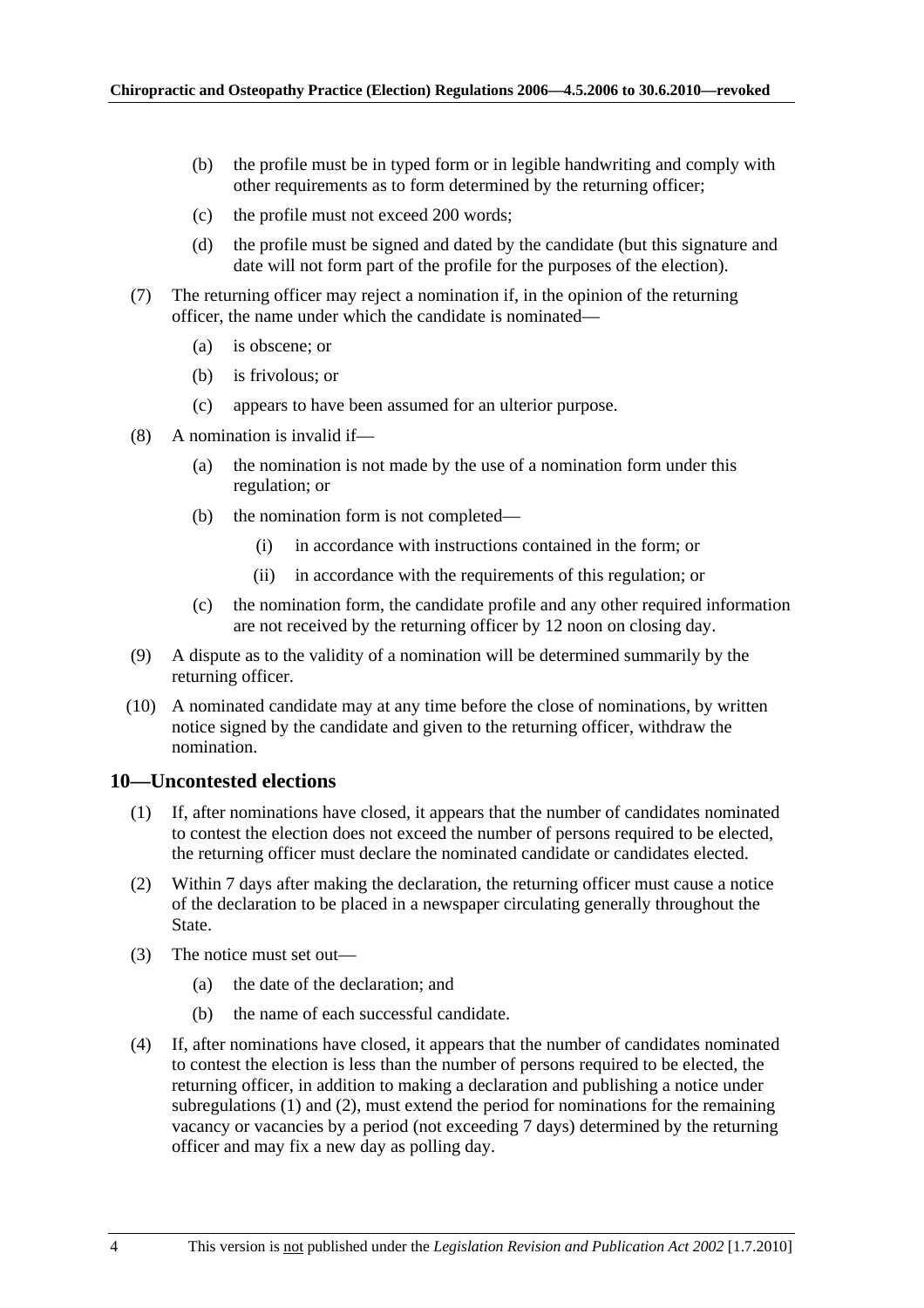- (5) If the returning officer is required to take action under subregulation (4), the returning officer must at the earliest opportunity cause a notice relating to the matter to be placed in a newspaper circulating generally throughout the State.
- (6) The notice must set out—
	- (a) the day fixed as polling day; and
	- (b) the number of vacancies left to be filled; and
	- (c) an invitation for nominations for those vacancies; and
	- (d) details about how a nomination may be made; and
	- (e) the day by which nominations must be received.
- (7) These regulations will then apply in the same manner as they applied (or would have applied) to earlier nominations.
- (8) If the number of candidates nominated exceeds the required number of candidates, an election will be held to fill the relevant vacancies.

## **11—Preparation of ballot papers**

- (1) If an election is to be held, the returning officer must prepare a ballot paper showing the names of all candidates for election (on the basis of information provided to the returning officer as part of the nomination process).
- (2) The ballot paper must be prepared as soon as is reasonably practicable after the closing day for the election.
- (3) The names of the candidates must be arranged on the ballot paper, 1 under the other, in an order determined by lot.
- (4) A square must be placed to the left of each name appearing on the ballot paper.
- (5) A ballot paper will otherwise be in a form determined by the returning officer.

## **12—Issue of voting papers**

- (1) The returning officer must, at least 14 days before polling day for an election, send by post to every voter—
	- (a) a ballot paper (authenticated to the satisfaction of the returning officer); and
	- (b) a statement in writing setting out—
		- (i) instructions for the completion of a ballot paper; and
		- (ii) the manner in which the ballot paper is to be returned; and
	- (c) a set of candidate profiles in a form determined by the returning officer; and
	- (d) an opaque envelope bearing a declaration in a form determined by the returning officer, to be completed by the voter, declaring that the ballot paper contained in the envelope contains his or her vote and that he or she has not already voted at the election.
- (2) The declaration must appear on a tear-off extension to the envelope flap.
- (3) The envelope must be—
	- (a) a pre-paid envelope addressed to the returning officer; or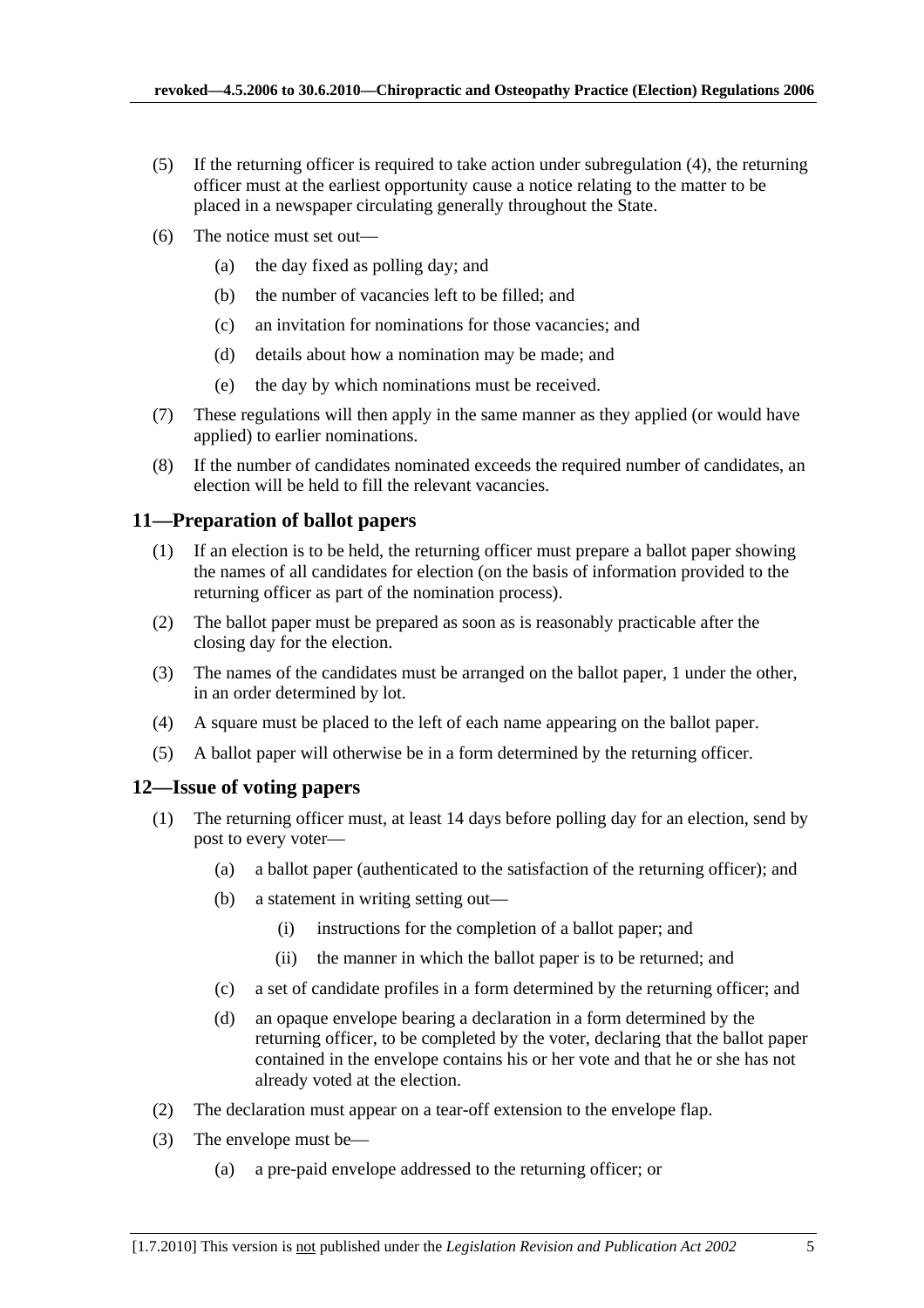- (b) accompanied by a pre-paid envelope addressed to the returning officer.
- (4) If a person to whom voting papers are issued desires to vote at the relevant election, the following procedures must be followed:
	- (a) the voter must mark his or her vote in the manner prescribed by these regulations on the ballot paper supplied;
	- (b) the voter must then fold the ballot paper and place the folded ballot paper in the envelope;
	- (c) the voter must then seal the envelope;
	- (d) the voter must then ensure that the declaration on the flap is completed and signed by the voter;
	- (e) the sealed envelope must then be delivered to the returning officer (by post or personally) not later than the close of voting on polling day.
- (5) If the returning officer is satisfied that voting papers issued to a voter—
	- (a) have not been received by the voter; or
	- (b) have been lost; or
	- (c) have been inadvertently spoiled,

the returning officer may issue fresh voting papers to the voter (before the close of voting).

(6) The issue of fresh voting papers automatically cancels the original voting papers.

#### **13—Method of voting**

- (1) To make a formal vote at an election a person must make a vote on the ballot paper—
	- (a) if only 1 candidate is required to be elected—by placing the number 1 in the square opposite the name of the candidate of the voter's first preference and, if the voter so desires, by placing the number 2 and consecutive numbers in the squares opposite the names of other candidates in the order of the voter's preference for them;
	- (b) if more than 1 candidate is required to be elected—by placing consecutive numbers beginning with the number 1 in the squares opposite the names of candidates in the order of the voter's preference for them until the voter has indicated a vote for a number of candidates equal to the number of candidates required to be elected and then, if the voter so desires, by continuing to place consecutive numbers for 1 or more additional candidates in the order of the voter's preference.
- (2) A tick or cross appearing on a ballot paper is equivalent to the number 1.
- $(3)$  If—
	- (a) a series of numbers (starting from the number 1) appearing on a ballot paper is non-consecutive by reason only of the omission of 1 or more numbers from the series or the repetition of a number (not being the number 1); and
	- (b) if more than 1 candidate is required to be elected—the numbers are at least consecutive up to the number of candidates required to be elected,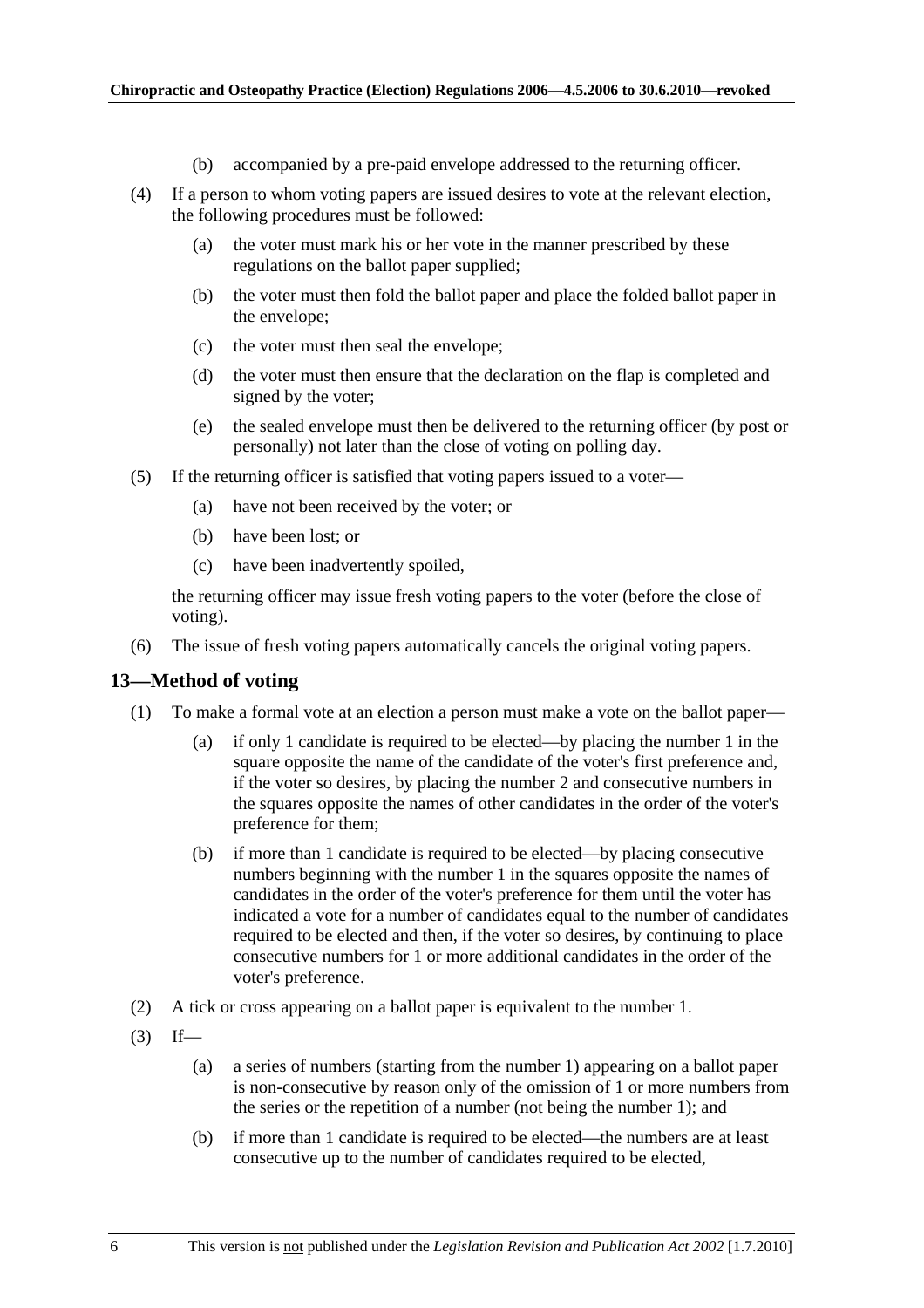the ballot paper is not informal and the votes are valid up to the point at which the omission or repetition occurs.

 (4) A ballot paper is not informal by reason of non-compliance with this regulation if the voter's intention is clearly indicated on the ballot paper.

## **14—Scrutineers**

- (1) Each candidate at an election may appoint a person to be a scrutineer for the purposes of the election.
- (2) A candidate in an election is not eligible for appointment as a scrutineer for the election (and a candidate may not be present at the scrutiny).
- (3) No more than 1 scrutineer may be appointed for each candidate.
- (4) The appointment of a scrutineer may be made by written notice served on the returning officer (personally or by post).

## **15—Arranging papers for counting**

- (1) The returning officer will, as soon as practicable after the close of voting for an election, with the assistance of persons appointed or nominated by the returning officer, and in the presence of scrutineers or officers of the Board who may be present, ensure that all voting papers returned for the purposes of the election in accordance with these regulations are made available under this regulation.
- (2) The returning officer will, for the purposes of the election (and with such assistance as may be necessary and appropriate)—
	- (a) examine the declaration on each envelope validly returned under these regulations and determine which votes are to be accepted for further scrutiny; and
	- (b) tear off the extensions to the envelope flaps on the envelopes accepted; and
	- (c) rearrange the envelopes that no longer bear tear-off extensions so that the anonymity of voters is maintained; and
	- (d) remove the ballot papers from those envelopes; and
	- (e) examine the ballot papers and reject informal ballot papers; and
	- (f) arrange all unrejected ballot papers into appropriate parcels for counting.

#### **16—Method for counting based on principles of proportional representation**

The returning officer will conduct the counting of votes in an election in accordance with the method set out in Schedule 1.

## **17—Death of candidate**

If a candidate dies between the close of nominations and polling day, the election will not fail and a vote indicated on a ballot paper opposite the name of the deceased candidate must be counted to the candidate next in order of the voter's preference, and the numbers indicating subsequent preferences will be altered accordingly.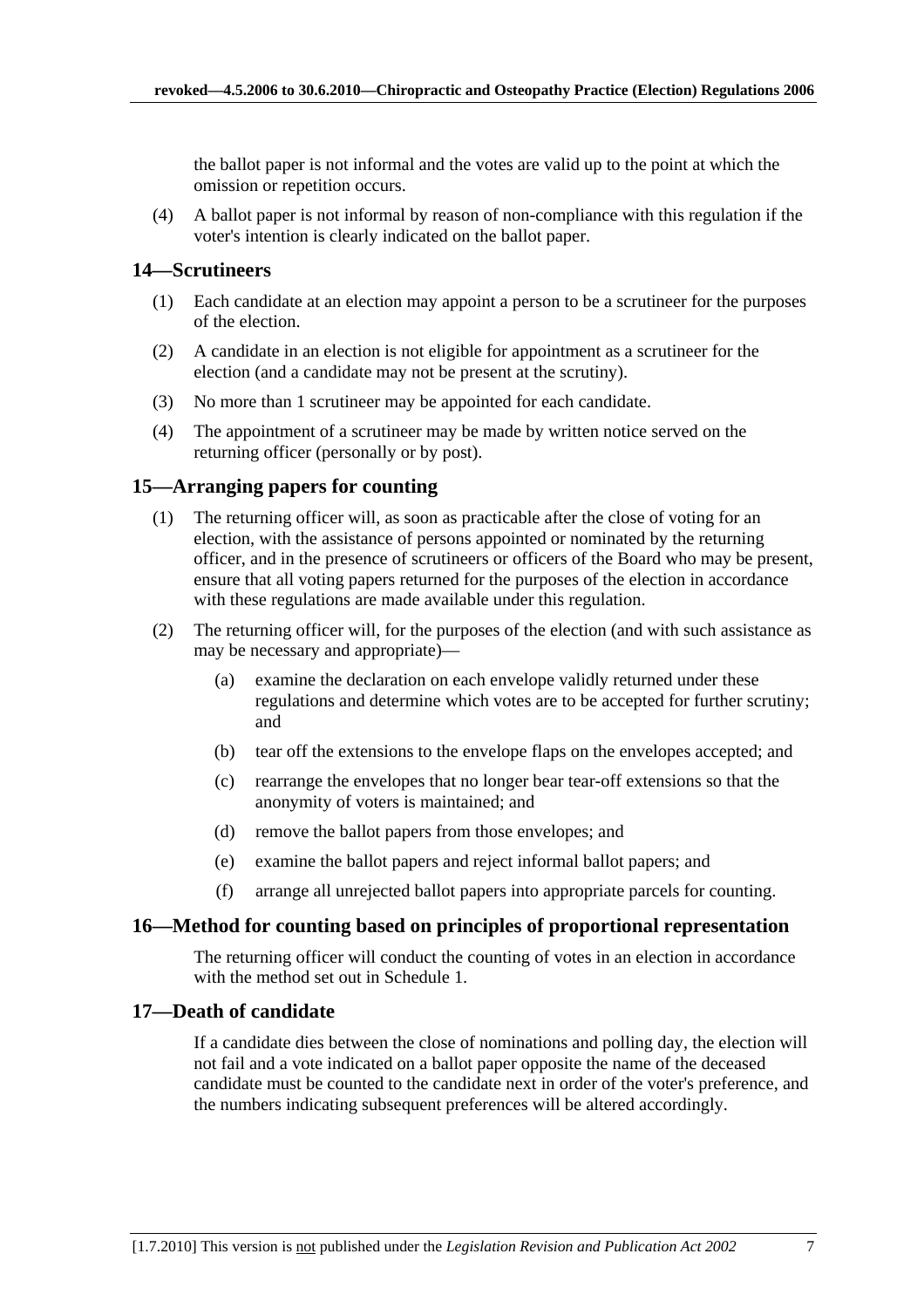### **18—Declaration of result of election**

- (1) When all vacancies have been filled by the making of provisional declarations under Schedule 1, the returning officer will formally declare the result of the election.
- (2) Within 7 days after making a formal declaration the returning officer must—
	- (a) provide written notification of the result to the Minister; and
	- (b) cause a notice setting out the result to be published in a newspaper circulating generally throughout the State.

#### **19—Computer counting**

- (1) The returning officer may decide to use a computer program to carry out steps involved in the recording, scrutiny or counting of votes in an election.
- (2) However, the returning officer cannot do so unless the returning officer is reasonably satisfied that the proper use of the program would produce the same result in the recording, scrutiny or counting of votes as the result that would be achieved if the program were not to be used.
- (3) If a computer program is used, the method of counting votes under Schedule 1 may be modified according to the determination of the returning officer.

# **Schedule 1—Method of counting votes**

### **1—Interpretation**

(1) In this Schedule—

*continuing candidate* means a candidate not already elected or excluded from the count;

*election* of a candidate means the making by the returning officer of a provisional declaration that the candidate has been elected, and *elected* has a corresponding meaning;

*surplus votes* of an elected candidate means the excess (if any) over the quota of the elected candidate's votes.

 (2) For the purposes of clause 2, a reference to votes of or obtained or received by a candidate includes votes obtained or received by the candidate on transfer under that clause.

## **2—Method of counting votes**

The conduct of the counting of the votes in an election will occur according to the following method:

- (a) the number of first preference votes given for each candidate and the total number of all such votes must be ascertained and a quota determined by—
	- (i) dividing the total number of first preference votes by 1 more than the number of candidates required to be elected; and
	- (ii) increasing the quotient so obtained (disregarding any remainder) by 1,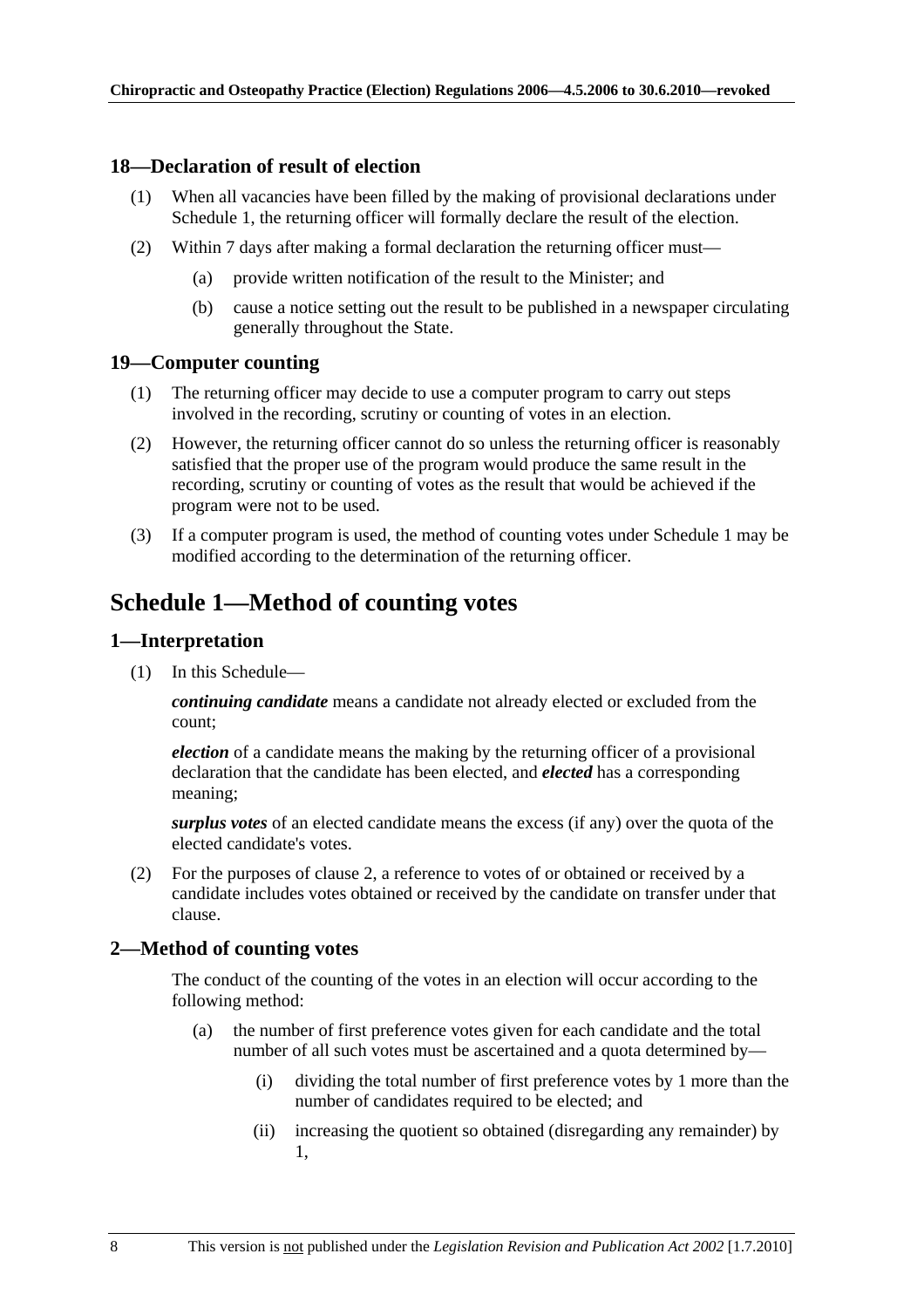and, if a candidate has received a number of first preference votes equal to or greater than the quota, the returning officer must make a provisional declaration that the candidate has been elected;

- (b) if the total number of all first preference votes does not exceed 150, the number of votes of a particular kind contained in the ballot papers will, for the purposes of this clause (including paragraph (a)), be taken to be the number obtained by multiplying the number of votes of that kind contained in the ballot papers by 100;
- (c) unless all the vacancies have been filled, the surplus votes of each elected candidate must be transferred to the continuing candidates as follows:
	- (i) the number of surplus votes of the elected candidate must be divided by the number of first preference votes received by that candidate and the resulting fraction will be the transfer value;
	- (ii) the total number of the first preference votes for the elected candidate that are contained in ballot papers that express the next available preference for a particular continuing candidate must be multiplied by the transfer value, the number so obtained (disregarding any fraction) must be added to the number of first preference votes of the continuing candidate and all those ballot papers must be transferred to the continuing candidate,

and, if a continuing candidate has received a number of votes equal to or greater than the quota on the completion of a transfer, the returning officer must make a provisional declaration that the candidate has been elected;

- (d) unless all the vacancies have been filled, the surplus votes (if any) of a candidate elected under paragraph (c), or elected subsequently under this paragraph, must be transferred to the continuing candidates in accordance with paragraph (c)(i) and (ii) and, if a continuing candidate has received a number of votes equal to or greater than the quota on the completion of a transfer, the returning officer must make a provisional declaration that the candidate has been elected;
- (e) if a continuing candidate has received a number of votes equal to or greater than the quota on the completion of a transfer under paragraph (c) or (d) of the surplus votes of a particular elected candidate, no votes of any other candidate may be transferred to the continuing candidate;
- (f) for the purposes of the application of paragraph  $(c)(i)$  and  $(ii)$  in relation to a transfer under paragraph (d) or (h) of the surplus votes of an elected candidate, each ballot paper of the elected candidate that was obtained on a transfer under this clause must be dealt with as if any vote it expressed for the elected candidate were a first preference vote, as if the name of any other candidate previously elected or excluded had not been on the ballot paper and as if the numbers indicating subsequent preferences had been altered accordingly;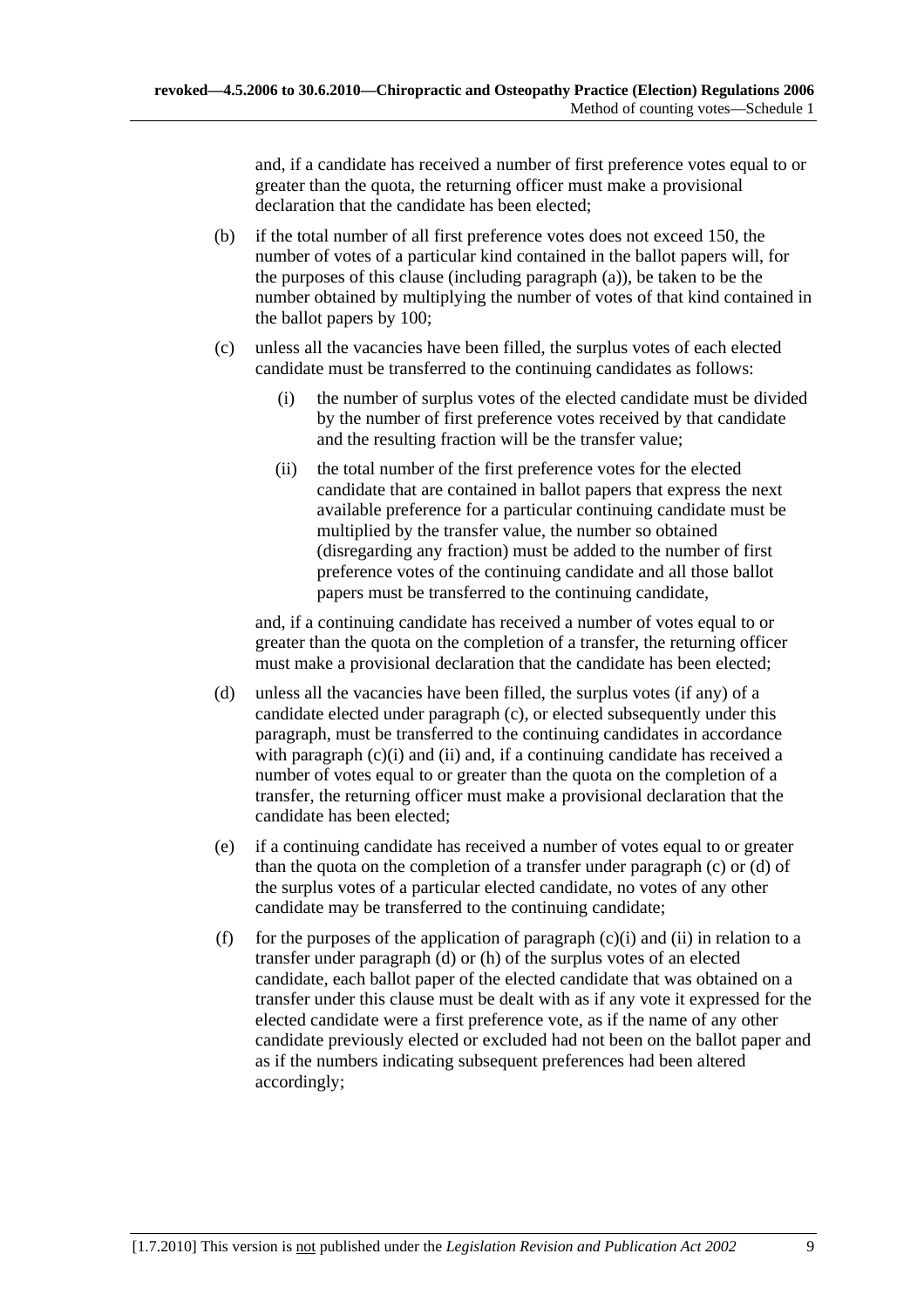- (g) if, after the counting of first preference votes or the election of a candidate and the transfer of the surplus votes (if any) of the elected candidate that are capable of being transferred, no candidate has, or less than the number of candidates required to be elected have, received a number of votes equal to the quota, the candidate who has the fewest votes must be excluded and all the excluded candidate's votes must be transferred to the continuing candidates as follows:
	- (i) the total number of the first preference votes for the excluded candidate that are contained in ballot papers that express the next available preference for a particular continuing candidate must be transferred, each first preference vote at a transfer value of 1, to the continuing candidate and added to the number of votes of the continuing candidate and all those ballot papers must be transferred to the continuing candidate;
	- (ii) the total number (if any) of other votes obtained by the excluded candidate on transfers under this clause must be transferred from the excluded candidate in the order of the transfers on which they were obtained, the votes obtained on the earliest transfer being transferred first, as follows:
		- (A) the total number of votes transferred to the excluded candidate from a particular candidate that are contained in ballot papers that express the next available preference for a particular continuing candidate must be multiplied by the transfer value at which the votes were so transferred to the excluded candidate;
		- (B) the number so obtained (disregarding any fraction) must be added to the number of votes of the continuing candidate;
		- (C) all those ballot papers must be transferred to the continuing candidate;
- (h) if a continuing candidate has received a number of votes equal to or greater than the quota on the completion of a transfer under paragraph (g) or (i) of votes of an excluded candidate, the returning officer must make a provisional declaration that the candidate has been elected and, unless all the vacancies have been filled, the surplus votes (if any) of the candidate so elected must be transferred in accordance with paragraph  $(c)(i)$  and  $(ii)$ , except that, if the candidate so elected is elected before all the votes of the excluded candidate have been transferred, the surplus votes (if any) of the candidate so elected must not be transferred until the remaining votes of the excluded candidate have been transferred in accordance with paragraph  $(g)(i)$  and  $(ii)$  to continuing candidates;
- (i) subject to paragraph (k), if, after the exclusion of a candidate and the transfer of the votes (if any) of the excluded candidate that are capable of being transferred, no continuing candidate has received a number of votes greater than the quota, the continuing candidate who has the fewest votes must be excluded and his or her votes transferred in accordance with paragraph  $(g)(i)$ and  $(ii)$ ;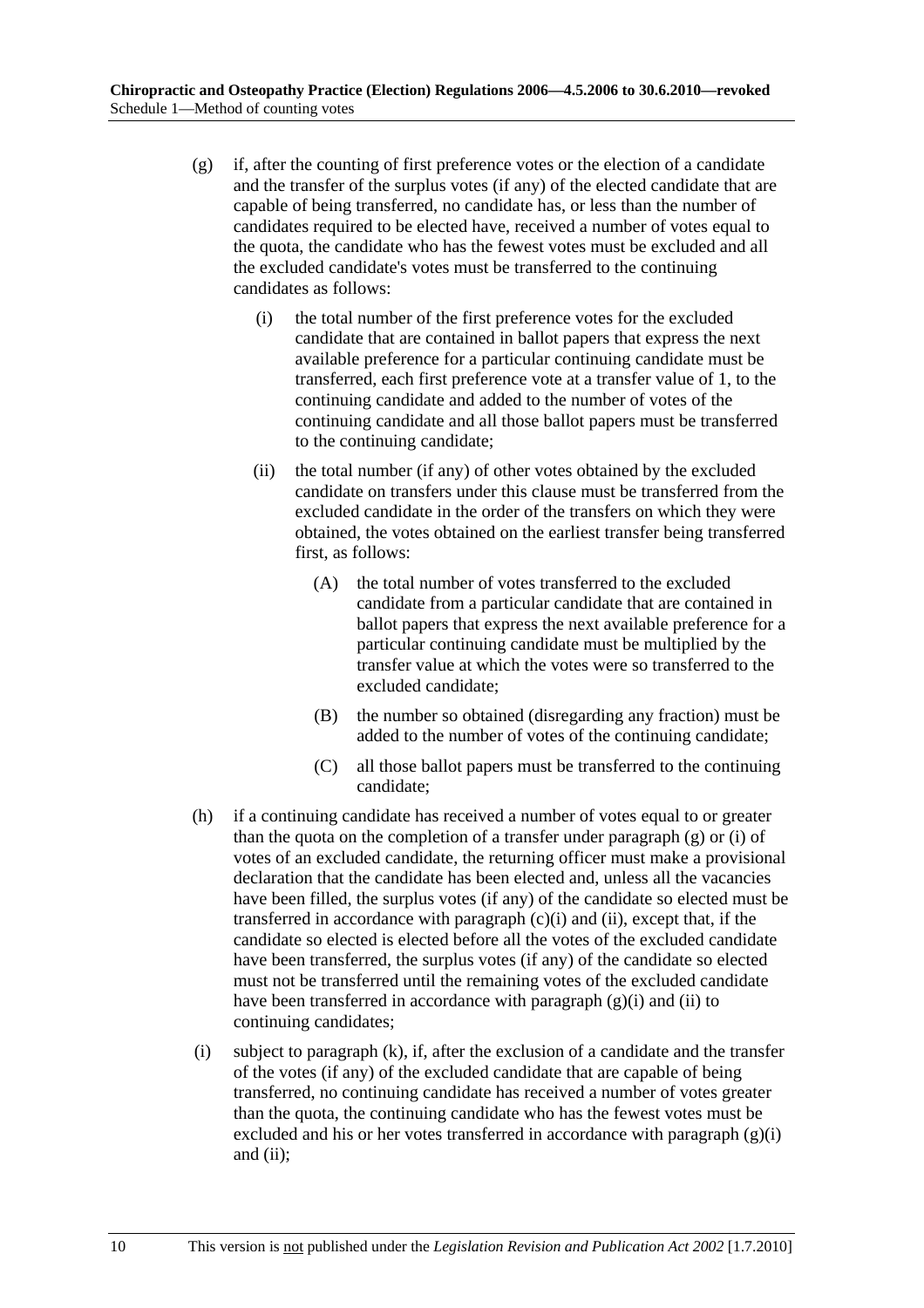- (j) if a candidate is elected as a result of a transfer of the first preference votes of an excluded candidate or a transfer of all the votes of an excluded candidate that were transferred to the excluded candidate from a particular candidate, no other votes of the excluded candidate may be transferred to the candidate so elected;
- (k) in respect of the last vacancy for which 2 continuing candidates remain, the returning officer must make a provisional declaration that the continuing candidate who has the larger number of votes has been elected despite the fact that number is below the quota and, if those candidates have the same number of votes, the candidate with the larger number of votes at the last preceding count or transfer will be taken to be elected and, if the number of votes at that count or transfer was equal, the returning officer must, in the presence of any scrutineers who may be present, draw lots to determine which of the candidates is to be elected;
- (l) despite any other provision of this clause, if, on the completion of a transfer of votes under this clause, the number of continuing candidates is equal to the number of remaining unfilled vacancies, the returning officer must make a provisional declaration that those candidates have been elected;
- (m) for the purposes of this clause—
	- (i) the order of election of candidates will be taken to be in accordance with the order of the count or transfer as a result of which they were elected, the candidates (if any) elected on the count of first preference votes being taken to be the earliest elected; and
	- (ii) if 2 or more candidates are elected as a result of the same count or transfer, the order in which they will be taken to have been elected will be in accordance with the relative numbers of their votes, the candidate with the largest number of votes being taken to be the earliest elected but, if any 2 or more of those candidates each have the same number of votes, the order in which they will be taken to have been elected will be taken to be in accordance with the relative numbers of their votes at the last count or transfer before their election at which each of them had a different number of votes, the candidate with the largest number of votes at that count or transfer being taken to be the earliest elected and, if there has been no such count or transfer, the returning officer must, in the presence of any scrutineers who may be present, draw lots to determine the order in which they will be taken to have been elected;
- (n) subject to paragraphs (o) and (p), if, after a count or transfer under this clause, 2 or more candidates have surplus votes, the order of transfers of the surplus votes of those candidates will be in accordance with the relative sizes of the surpluses, the largest surplus being transferred first;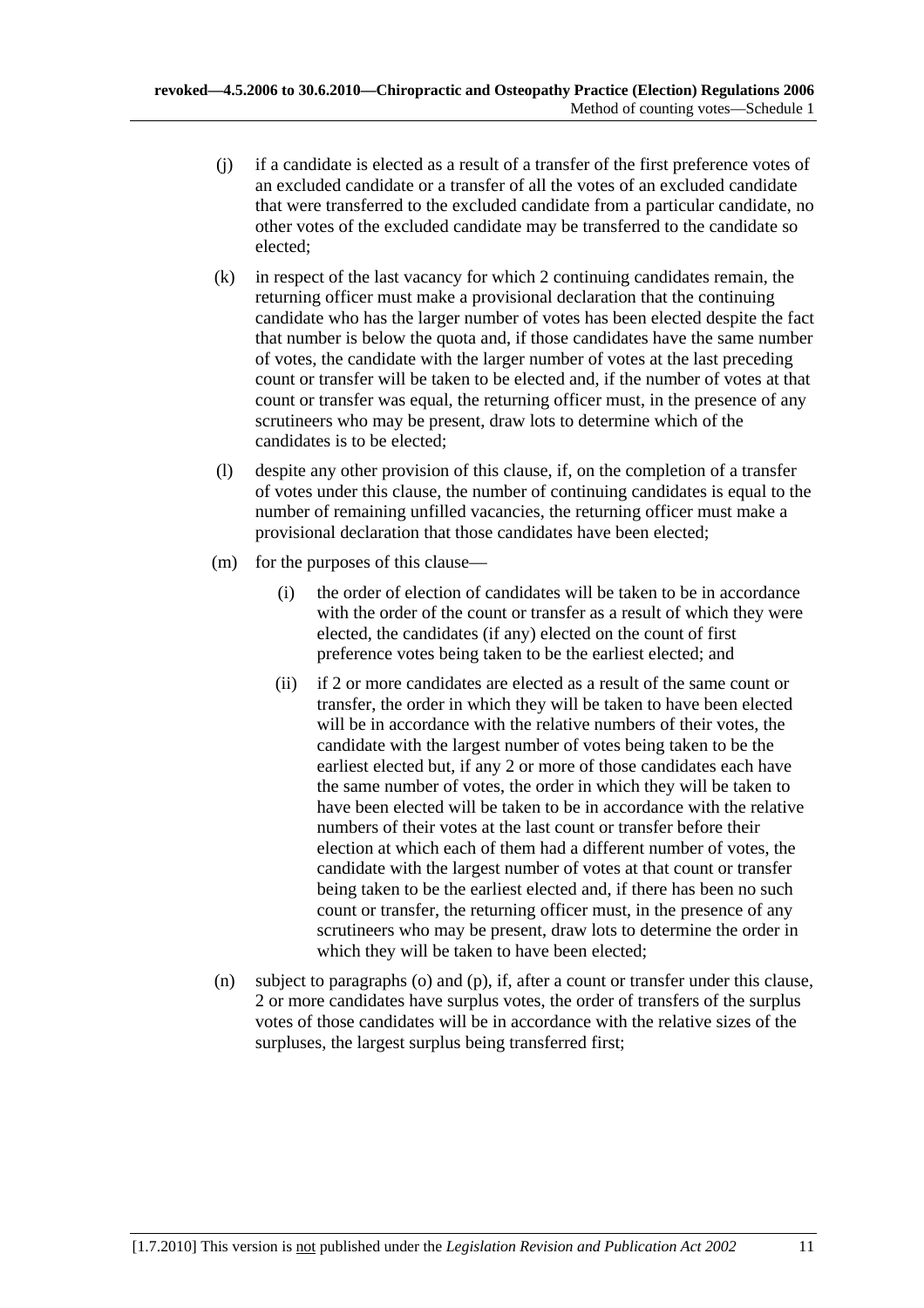- (o) subject to paragraph (p), if, after a count or transfer under this clause, 2 or more candidates have equal surpluses, the order of transfers of the surplus votes of those candidates will be in accordance with the relative numbers of votes of those candidates at the last count or transfer at which each of those candidates had a different number of votes, the surplus of the candidate with the largest number of votes at that count or transfer being transferred first but, if there has been no such count or transfer, the returning officer must, in the presence of any scrutineers who may be present, draw lots to determine the order in which the surpluses will be dealt with;
- (p) if, after a count or transfer under this clause, a candidate obtains surplus votes, those surplus votes will not be transferred before the transfer of surplus votes obtained by any other candidate on an earlier count or transfer;
- (q) if the candidate who has the fewest votes is required to be excluded and 2 or more candidates each have the fewest votes, whichever of those candidates had the fewest votes at the last count or transfer at which each of those candidates had a different number of votes will be excluded but, if there has been no such count or transfer, the returning officer must, in the presence of any scrutineers who may be present, draw lots to determine which candidate will be excluded;
- (r) if a candidate is elected by reason that the number of first preference votes received, or the aggregate of first preference votes received and all other votes obtained on transfers under this clause, is equal to the quota, all the ballot papers expressing those votes must be set aside as finally dealt with;
- (s) a ballot paper must be set aside as exhausted where on a transfer it is found that the paper expresses no preference for a continuing candidate;
- (t) for the purposes of this clause, a transfer under paragraph  $(c)$ ,  $(d)$  or  $(h)$  of the surplus votes of any elected candidate, a transfer in accordance with paragraph (g)(i) of all first preference votes of an excluded candidate or a transfer in accordance with paragraph  $(g)(ii)$  of all the votes of an excluded candidate that were transferred from a particular candidate will each be regarded as constituting a separate transfer.

# **Schedule 2—Transitional provision**

An election may be held for the purposes of making appointments to the Board pursuant to the *Acts Interpretation Act 1915* prior to the commencement of section 6 of the Act and for the purposes of such an election—

- (a) a reference in these regulations to the *Board* is to be taken to be a reference to the Board as constituted under the repealed Act; and
- (b) a reference in these regulations to a *chiropractor* is to be taken to be a reference to a person who is a registered chiropractor under the repealed Act; and
- (c) a reference in these regulations to the *Registrar* is to be taken to be a reference to the person holding the office of Registrar of the Board under the repealed Act.